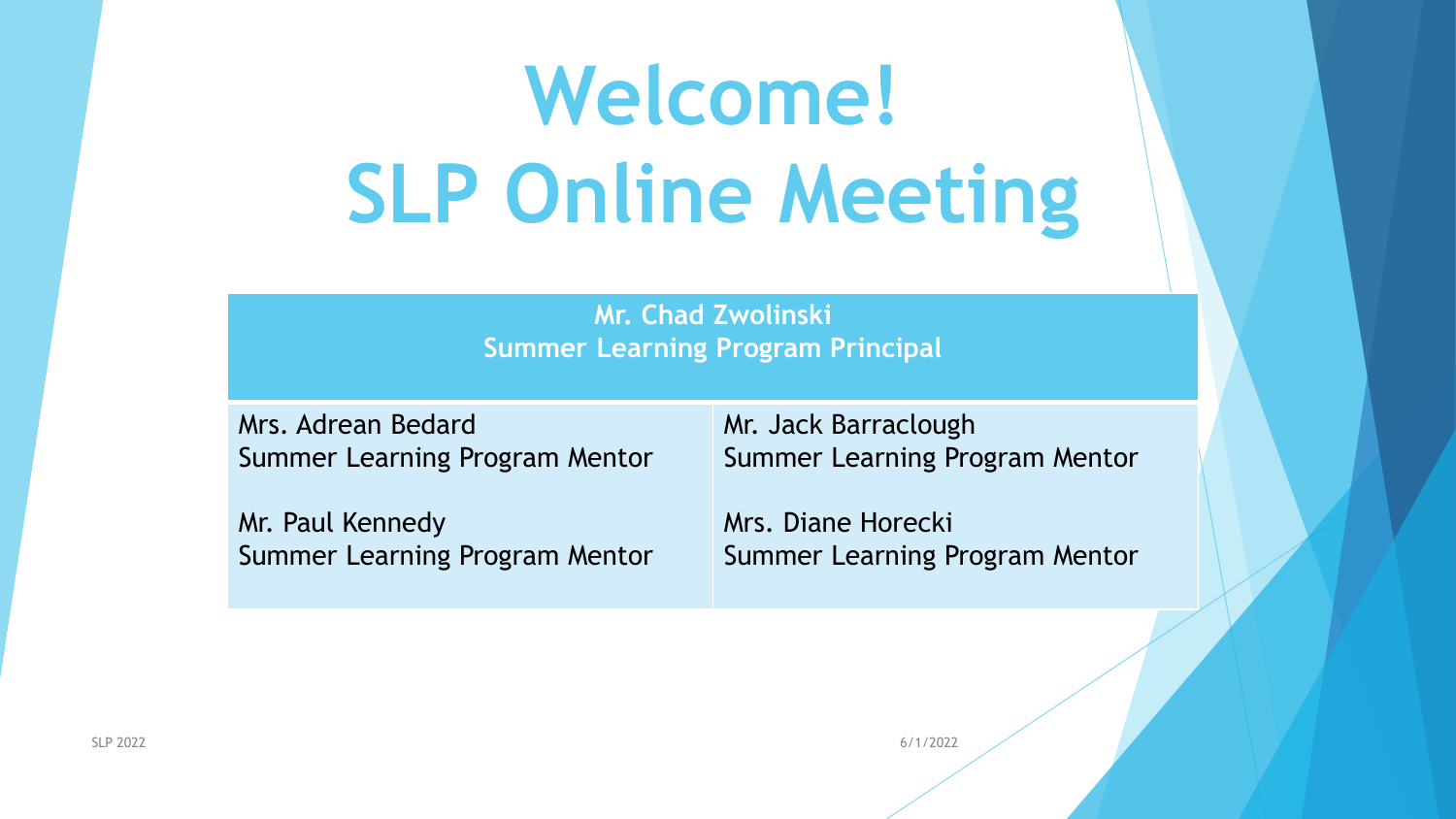# SLP Session Days

| <b>Session</b> | <b>Start Date</b> | <b>End Date</b> | Total Session Days |
|----------------|-------------------|-----------------|--------------------|
| Session 1      | June 14           | June 23         |                    |
| Session 2      | June 28           | July 12         |                    |
| Session 3      | July 14           | July 25         |                    |

- Students may enroll in a maximum of 1 course per session.
- If a course is not completed by the end date at 3:00pm, the course will be extended to the next session.
	- If a course is extended, that course will then count as the 1 course allowed in the next session.
	- No additional courses will be added during that session if the extension course is completed mid-session.
- Students must complete their course by 3:00pm on the last day of the session to be eligible to start a new course in the next session.
- There will be no extensions after 3:00p on July 25.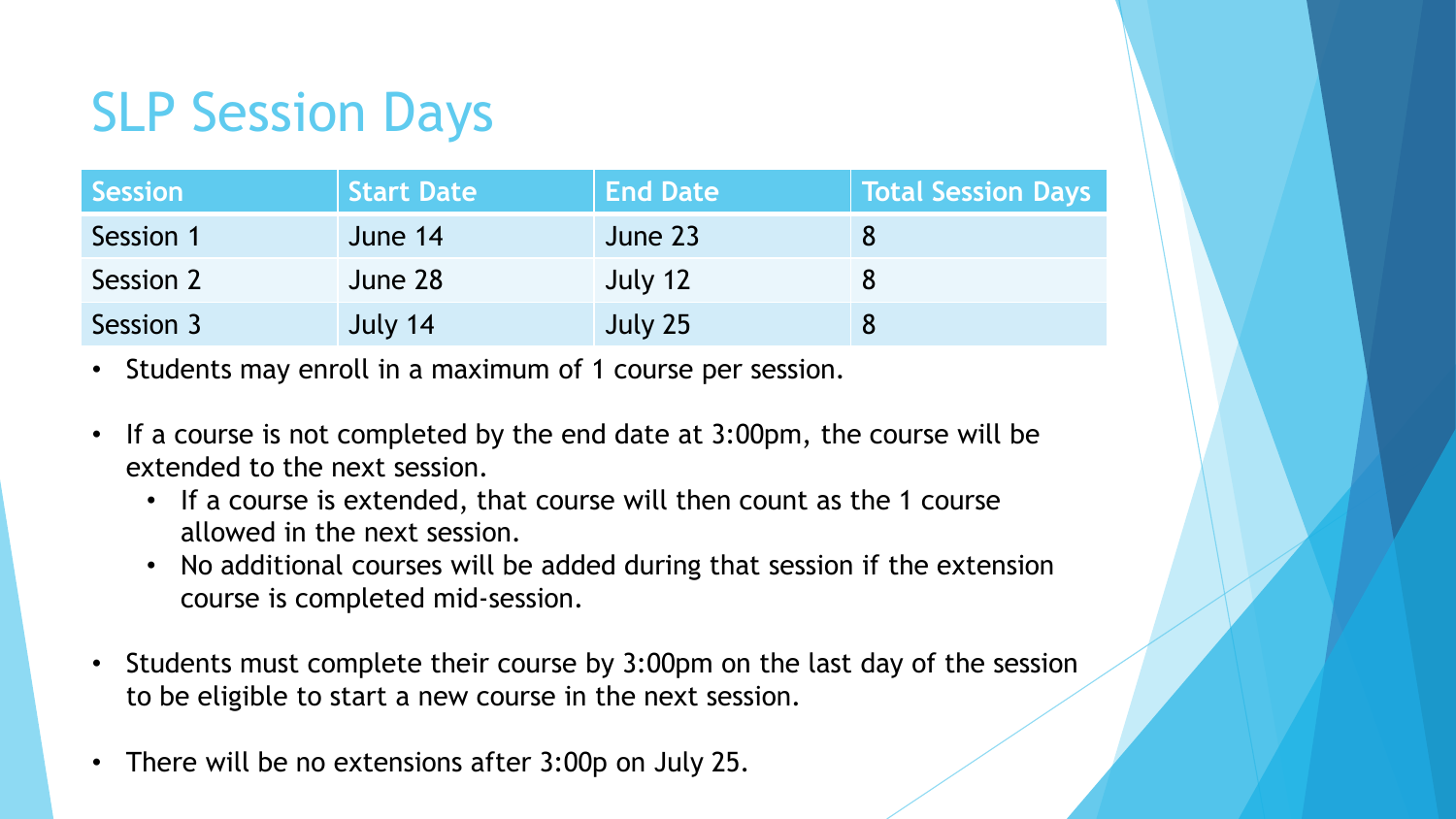#### SLP Session Days

| <b>Monday</b>                   | <b>Tuesday</b>                    | Wednesday | <b>Thursday</b>                   | <b>Friday</b> |
|---------------------------------|-----------------------------------|-----------|-----------------------------------|---------------|
|                                 | June 14<br><b>Session 1 Start</b> | June 15   | June 16                           | June 17       |
| June 20                         | June 21                           | June 22   | June 23<br><b>Session 1 End</b>   |               |
|                                 | June 28<br><b>Session 2 Start</b> | June 29   | June 30                           |               |
|                                 | July 5                            | July 6    | July 7                            |               |
| July 11                         | July 12<br><b>Session 2 End</b>   |           | July 14<br><b>Session 3 Start</b> | July 15       |
| July 18                         | July 19                           | July 20   | July 21                           | July 22       |
| July 25<br><b>Session 3 End</b> |                                   |           |                                   |               |

Mentors will be available by email on all SLP session days. All emails will be responded to as quickly as possible, in the order that they were received.

Students may continue to work on non session days, but should not expect email responses on those non session days.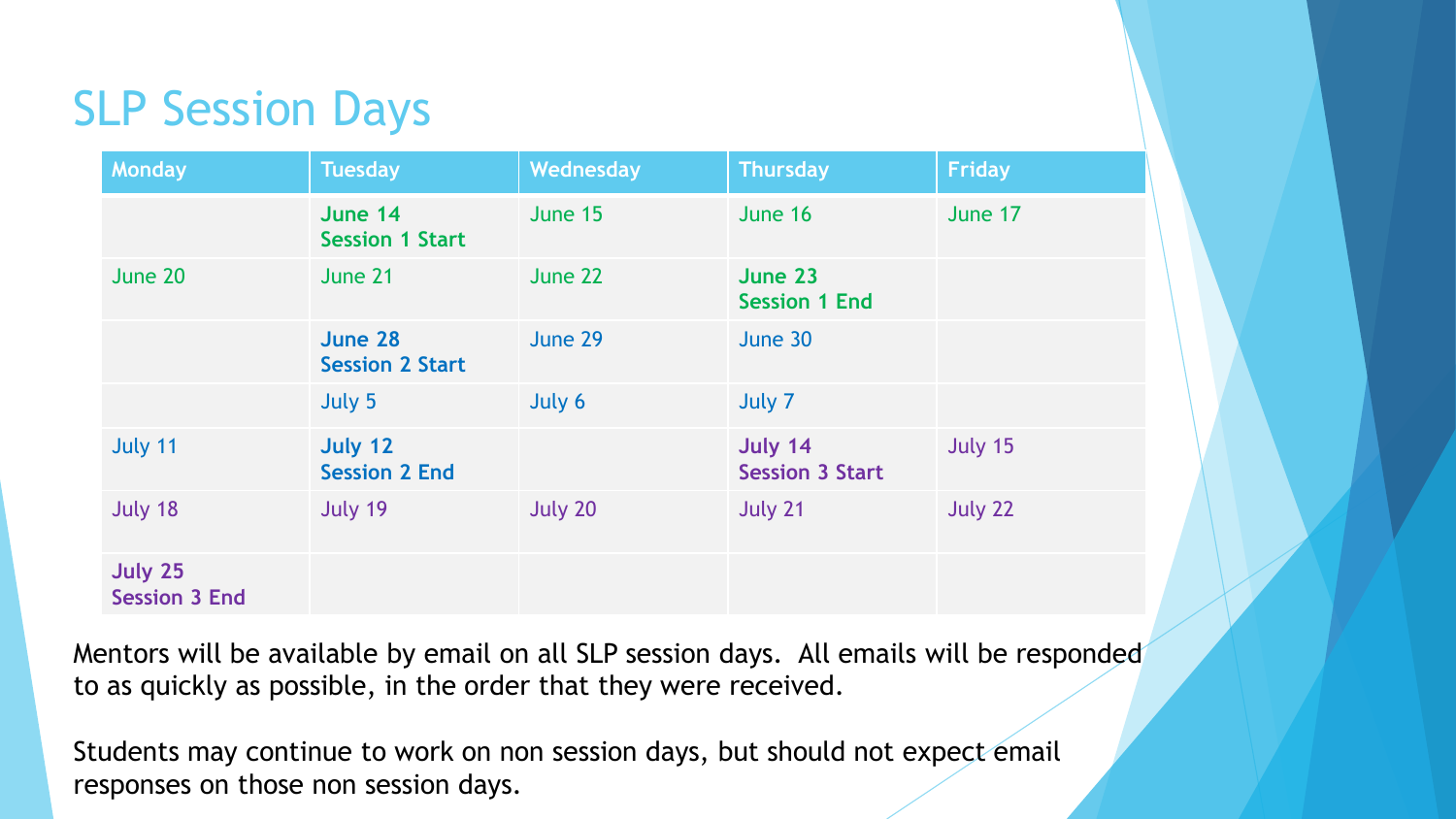# **What you should know**

- **Classes are NOT NCAA Accredited**
	- **Any questions should be directed to your school counselor.**
- **Students must earn a 60% overall grade to pass the class**
- **Notes = 30% of overall grade**
	- **To earn full credit, notes should be taken on the following:**
		- **Warm Up**
		- **Instruction**
		- **Summary**
		- **Assignment**
		- **Quizzes (Incorrect Answers)**
		- **Test Review**
- **You can only be enrolled in 1 course per session.**
- **Courses must be completed by 3pm on the last day of the session.**
- **An incomplete class will result in NO CREDIT.**
- **Even when your progress reads 100%, your course is not complete until notes are graded.**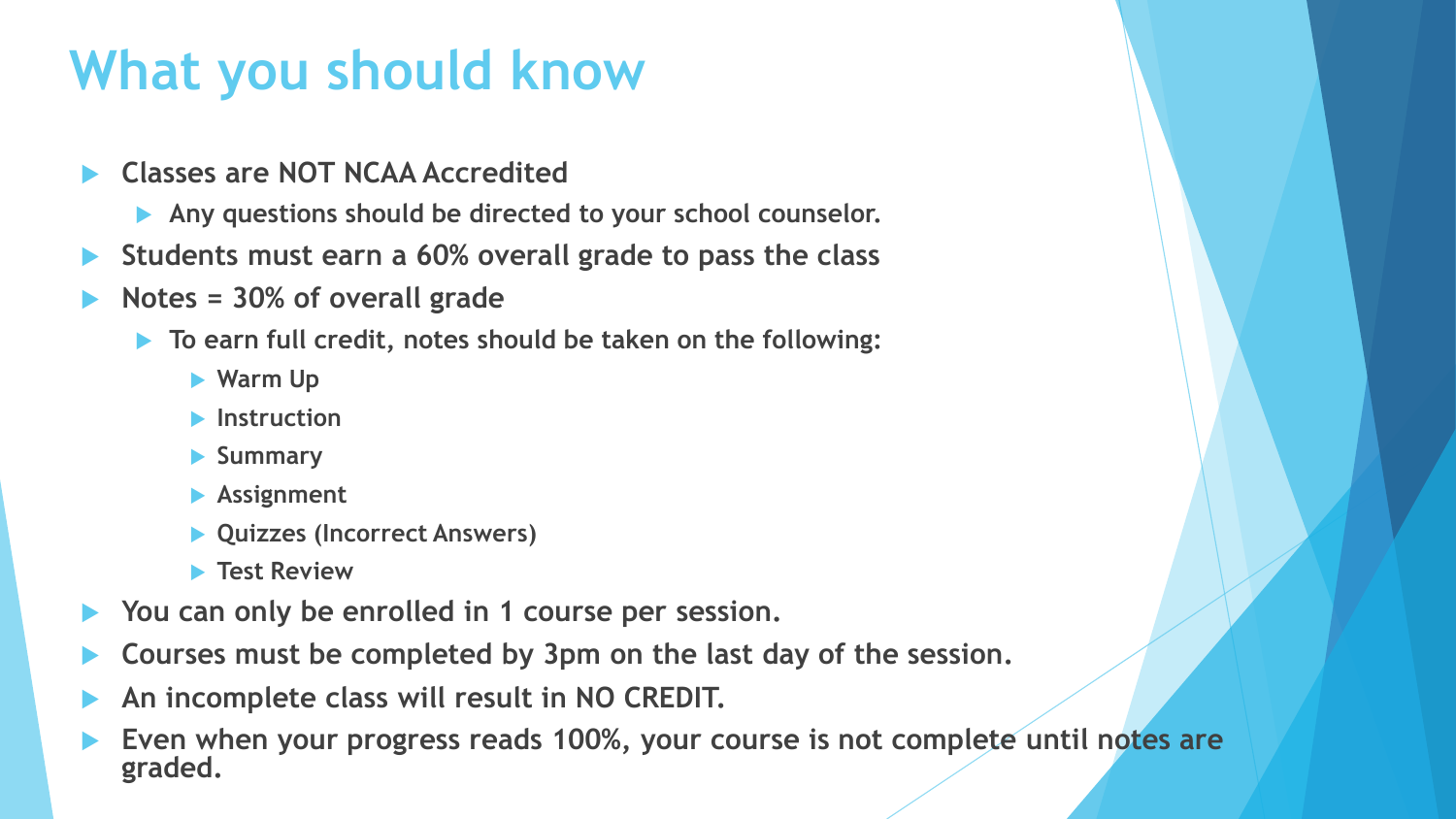#### **The Work: Student**

#### **learn.education2020.com/student**

# Google: Edgenuity Student

Be sure to check your @rcs-k12.us email accounts daily for progress, notes, and grade updates from your mentor.

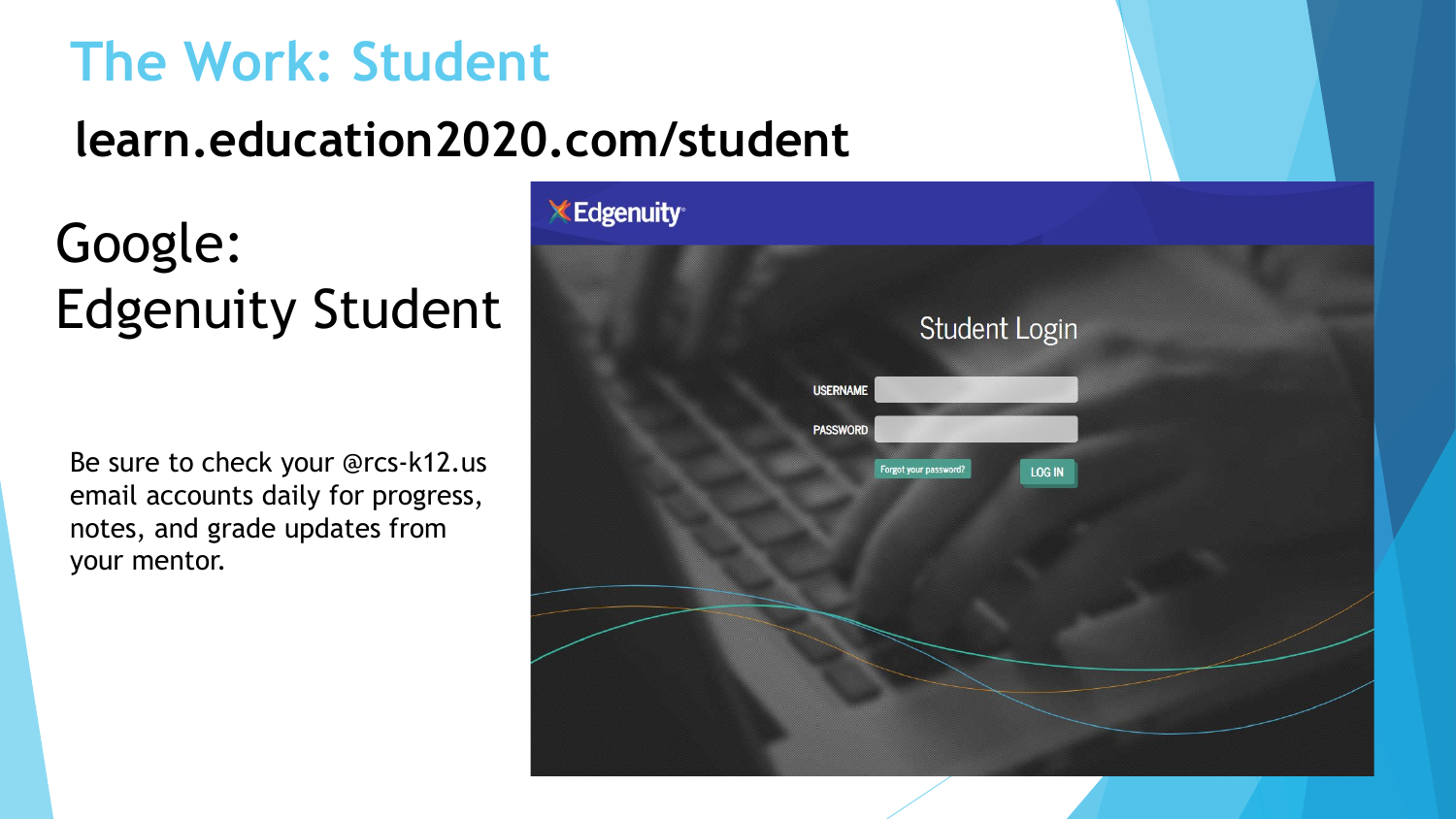### **The Work: Student**

- **Follow the course progress bar to stay on target**
- **Recommended 6-8 hours per day**
- **Take notes on every topic (1 full virtual page per section)**
	- **Warm Up**
	- **Instruction**
	- **Summary**
	- **Assignment**
	- **Quizzes (Wrong Answers)**
	- **Test Review**
- **Notes = 30% of overall grade** 
	- **Course progress report will reflect notes grade in the "Additional" column.**
- **Projects, Essays, Articles = Works Cited Page / In-Text Citations**
	- **If not included, this is plagiarism and will result in a 0% grade.**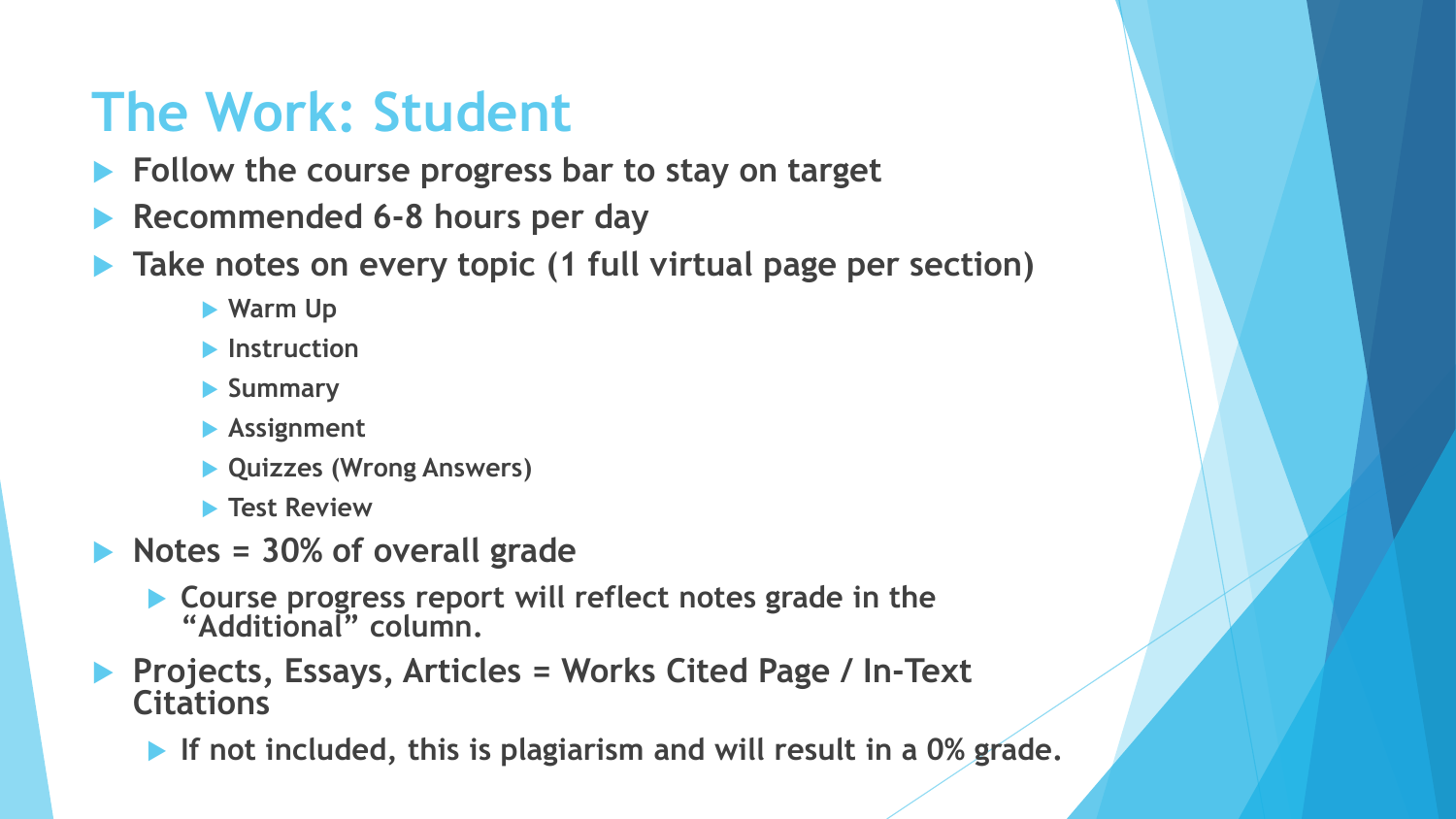# NOTES – 30% of your OVERALL GRADE

#### Here are two examples of notes:

|                                                             | <u>ιυζ. συποιηματικά με την αρχιειασματική συναιστηματική συναιστηματική στηλεσιασματική στην ανακτική στη συναισ</u>                                |
|-------------------------------------------------------------|------------------------------------------------------------------------------------------------------------------------------------------------------|
|                                                             |                                                                                                                                                      |
| Absolutism and the Rising Tide of Re                        | Chinese emperors had long taken steps to reduce foreign influence in china                                                                           |
| Nationalism and Industrialism (1800-1                       | Satire is a way of using humor to present someone or something as foolish                                                                            |
| Imperialism and the Great War (1850-<br>The New Imperialism | Poor conditions in china after the opium wars led to a rebellion of one million peasants<br>famine loss of faith goverment corryption drug addiction |
| Inperialism in East Asia                                    | Empress dowager cixi                                                                                                                                 |
| Imperialism in Africa                                       | Reformed chinas milatary                                                                                                                             |
| <b>World War I Begins</b>                                   | By the summer of 1900 the violence esclated                                                                                                          |
| A New Kind of War                                           |                                                                                                                                                      |
| <b>World War I Ends</b>                                     |                                                                                                                                                      |
| <b>Unit Test</b>                                            |                                                                                                                                                      |
| ■ World War II (1914-1939)                                  |                                                                                                                                                      |
| The Cold War and Its Effects                                |                                                                                                                                                      |
| Modern Issues in a Global Society                           |                                                                                                                                                      |
| Cumulative Exam                                             |                                                                                                                                                      |

The notes above will not earn full credit, as notes requirements were not met. These notes are close to ¼ page.

**Lessons Notes** Nouns and proper nouns **Prescriptive Test** o Nouns are people, places, things, or ideas. · Examples: brother, city, Florida house, happiness, George The Epic Hero's Quest Verbs ○ Verbs show actions or states of being o Examples: go, work, be, is, seem, appear, know Individuality and Conformity Adjectives Writing about Mood in Art • Adjectives describe or modify nouns. they tell "what kind" or "how many" Parts of Speech: Words and Basic ○ Examples: happy, tired, green, colorful, five Adverbs **Unit Test** • Adverbs modify verbs, adjectives, and other adverbs. They tell "how" or "when." ○ Examples: quickly, happily, very, late Nature and the Environment Articles and demonstrative adjectives Making a Difference • Articles and demonstrative adjectives specify nouns o examples of articles: the, a, an • examples of demonstrative adjectives: this, that, these, those **Mystery and Suspense** Pronouns • Pronouns replace nouns Cumulative Exam ○ Examples: i, you, them, we, he, him, she, her Conjunctions ○ Conjunctions join words, phrases, or clauses. ○ Examples: and, but, for, or, nor, yet, so Prepositions include words like

The notes above would earn full credit, as they are labeled, organized and detailed. These notes are more than 1 virtual page.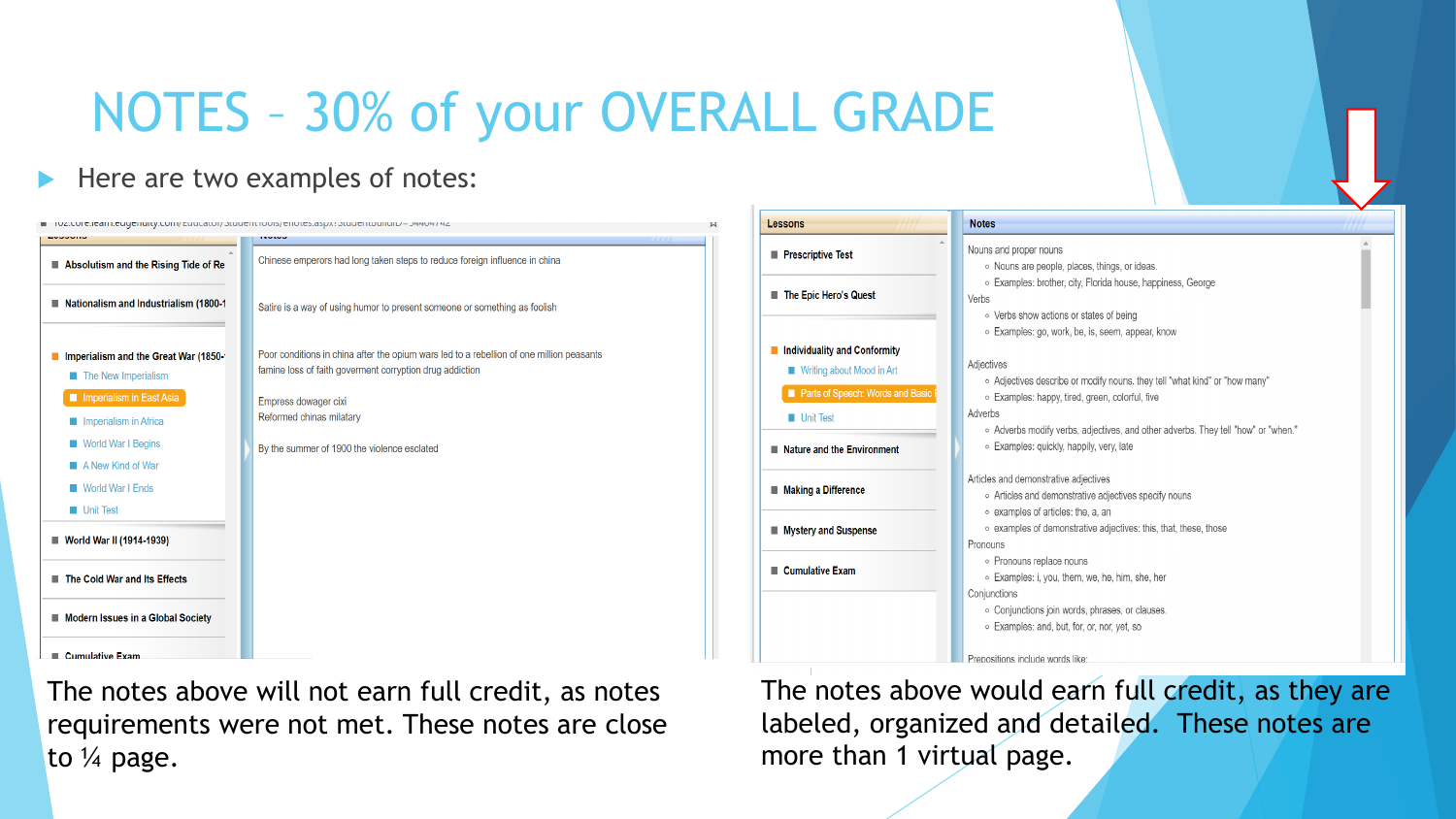## **Tracking Progress: Parents learn.education2020.com/family**

**Google: Edgenuity Family Portal**

**Edgenuity Family Portal: [How To Guide](https://docs.google.com/document/d/e/2PACX-1vSKsnw4cGeU6FuOdJjJCrJzF4t-_R_ptItYiLqEcaD-24Bah_UukDhqD_4U51hEZjp24ek9on9sDcUt/pub)**

**Activate Account: Activation code is NOT your password**

Be sure to check your email accounts daily for progress, notes, and grade updates from your mentor.

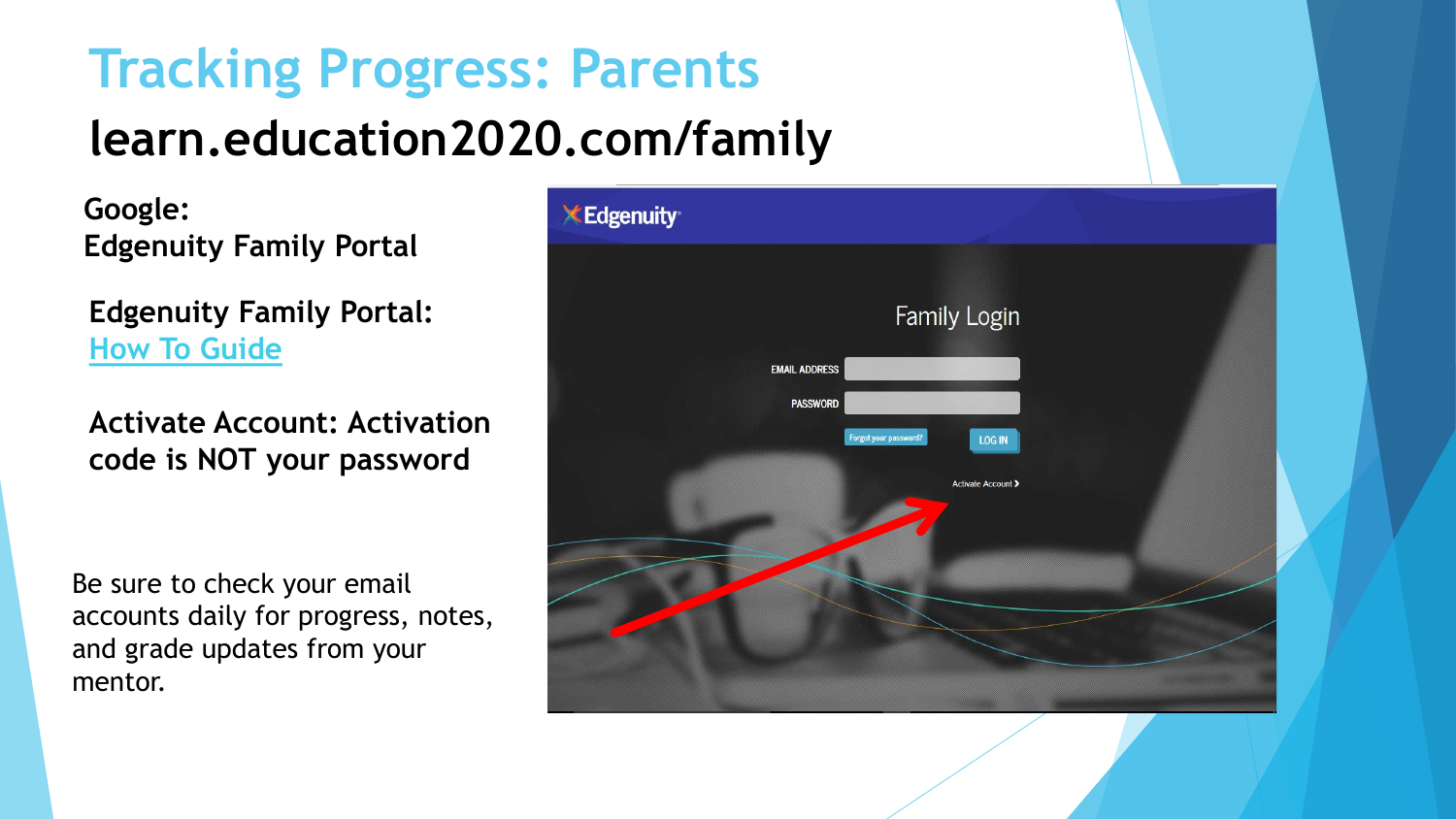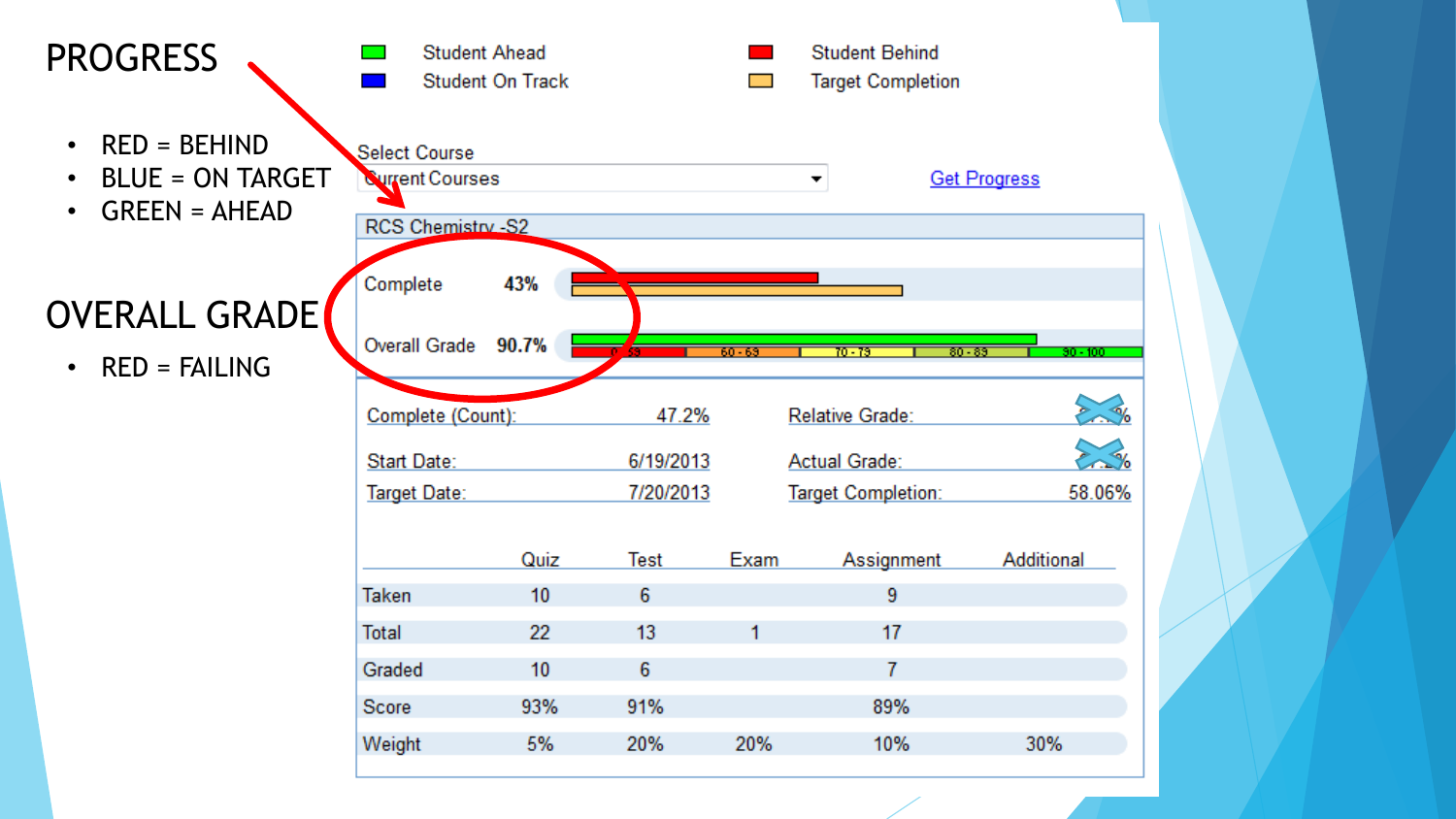### **Common mistakes**

- **1. Confirm you are in the correct course before you start.**
- **2. Parents: activation code is NOT your password**
	- **Please check your email for your activation code to create your parent portal account.**
	- **You will receive all information prior to the start of the session.**
	- **Please contact your mentor if you have not received your login information by 9am on the 1st day of the session.**
- **3. Progress Report: Focus on Overall Grade**
	- **Overall Grade: Grade for the work that the student has completed.**
	- **Actual Grade: Grade in relation to time elapsed.**
	- **Relative Grade: Grade with receiving zeros for any incomplete assignments.**
- **4. Classes open at 9am on the first day of your session. Early access may result in temporary deactivation of course.**